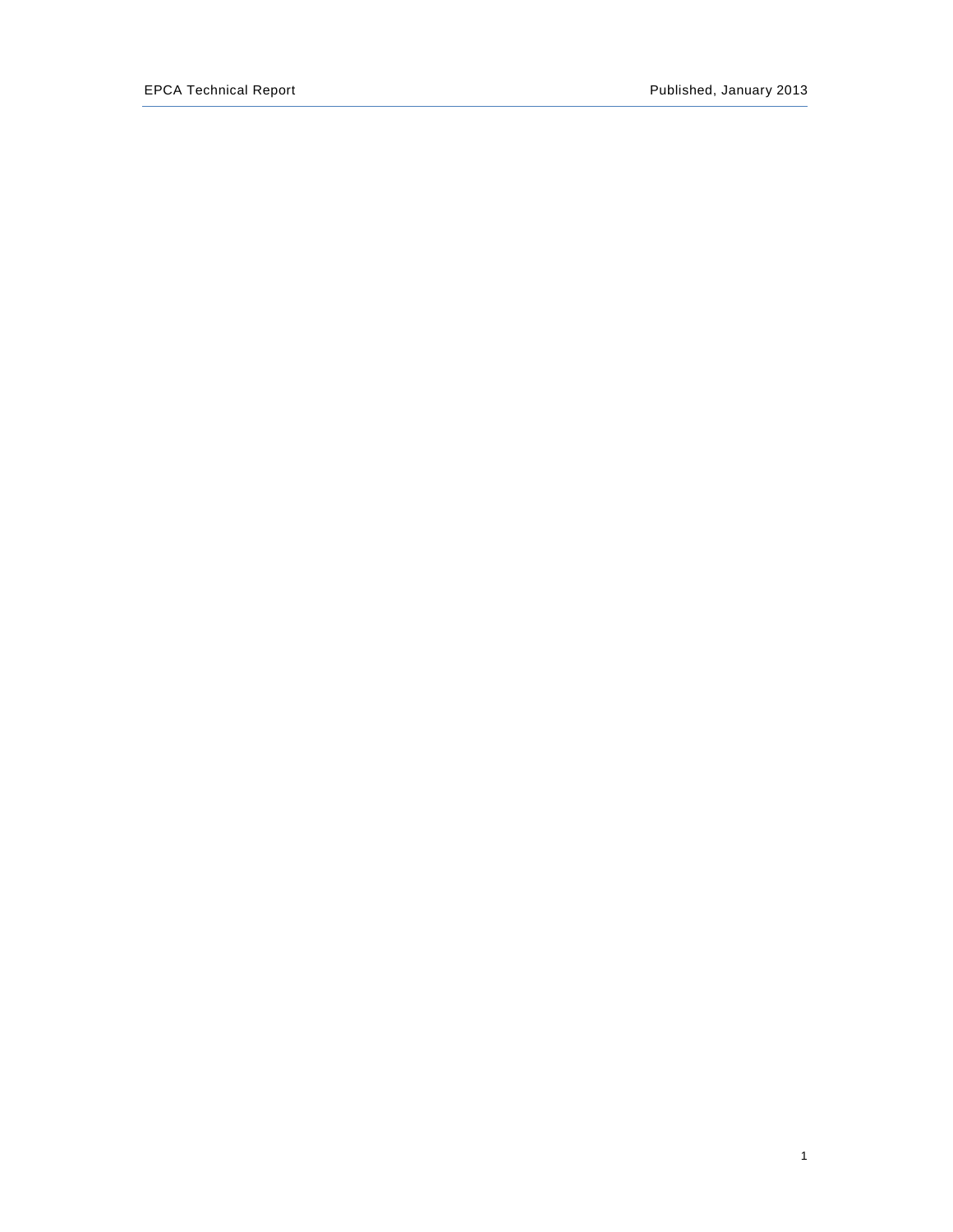## **ESD Process Capability Assessment (EPCA)**

## **A Technical Report**

## **1 Scope**

This technical report provides an approach to determine the level of protection provided by the installed electrostatic discharge (ESD) controls in a process where unprotected ESD sensitive devices (ESDS) are handled.

The process applies to Human Body Model (HBM), Machine Model (MM), Charged Device Model (CDM) and other discharge waveforms that are not specifically identified based on waveform shape. These unidentified discharges are called "Hybrids" which may be combinations of two or more of the traditional discharge models or totally different from any of the well known waveforms.

This technique has been used to evaluate a large number of processes with widely varying ESD Models and device sensitivities.

#### **2 Normative References**

ANSI/ESD S20.20- For the Development of an Electrostatic Discharge Control Program for - Protection of Electrical and Electronic Parts, Assemblies and Equipment

ANSI/ESD STM 5.2 – Electrostatic Discharge Sensitivity Testing - Machine Model (MM) - Component Level

ANSI/ESD S 5.3.1 – Electrostatic Discharge Sensitivity Testing - Charged Device Model (CDM) - Component Level

ANSI/ESDA/JEDEC JS-001 – ESDA/JEDEC Joint Standard for Electrostatic Discharge Sensitivity Testing – Human Body Model (HBM) – Component Level

ANSI/ESD STM 97.2 - Floor Materials and Footwear – Voltage Measurement in Combination with a Person

IEC 61340-5- - Part 5-1: Protection of electronic devices from electrostatic phenomena- General requirements

#### **3 Personnel Safety**

The procedures and equipment described in this document may expose personnel to hazardous electrical conditions. Users of this document are responsible for selecting equipment that complies with applicable laws, regulatory codes, and both external and internal policy. Users are cautioned that this document cannot replace or supersede any requirements for personnel safety.

Ground fault circuit interrupters (GFCI) and other safety protection should be considered wherever personnel might come into contact with electrical sources.

Electrical hazard reduction practices should be exercised and proper grounding instructions for equipment should be followed.

## **4 Overview – ESD Process Capability Assessment (EPCA)**

ESD Process Capability Assessment (EPCA) is a methodology that can be used to better understand the potential sources of electrostatic charging within a given process and the resulting types of ESD events (discharges) that may occur because of the charging that has taken place. It is important to understand both of these parameters when performing such an analysis.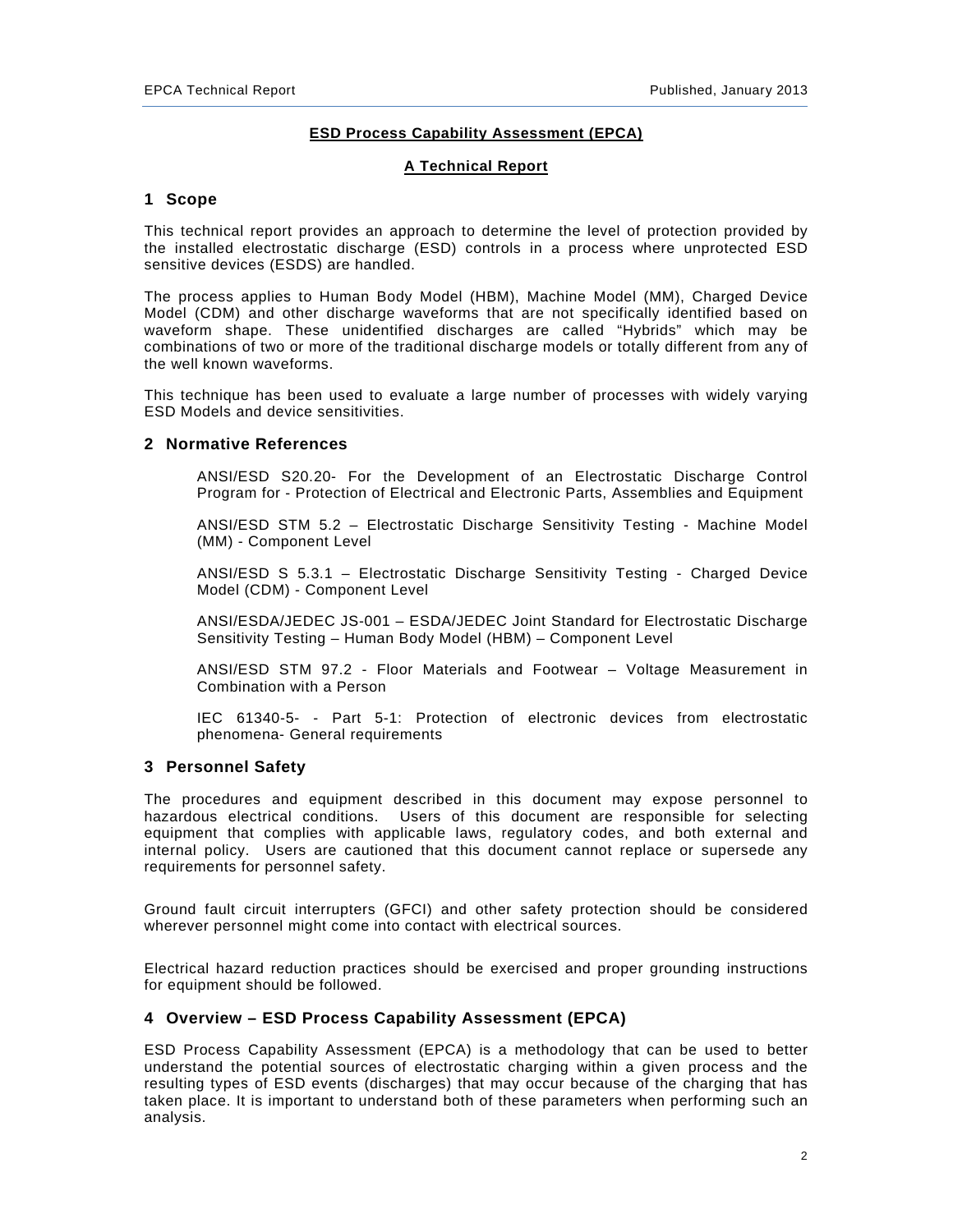ESD Process Capability Assessment (EPCA) will:

- a) Identify the source/cause of charging within a process
- b) Determine the ESD susceptibility model involved if the charge results in an ESD event

Once these two items have been clearly identified in a process it is possible to determine the level of protection provided by the process. If the ESD sensitivity for the devices being handled are known then the user of this technical report can determine if the process is capable of safely handling the parts.

EPCA is composed of the following steps:

- a) Determination or estimation of the ESD sensitivity of the devices being handled.
- b) Defining the process critical path
- c) Identifying all possible charging and discharging points in the critical path.
- d) Making EPCA measurements
- e) Comparing the results to the sensitivity of the devices being handled as determined in step A.
- f) Modifying the process to reduce or eliminate the charging of the ESDS or controlling the resulting discharge.

#### **4.1 Determine device ESD sensitivity**

Standards writing organizations such as JEDEC (Solid State Technology Association) and the ESD Association (ESDA) have developed test procedures to determine the ESD sensitivity of devices to various ESD waveforms. The tests are used, in varying degrees, by most semiconductor manufacturers to qualify the devices that they produce. The most well known models are:

- The Human Body Model (HBM) is meant to simulate discharges from people to ESD sensitive devices where at least one device pin is grounded.
- The Machine Model (MM) was developed to subject devices to discharges from charged conductors. Again, at least one device pin is grounded. It should be noted that MM qualification testing often provides the same information that is obtained from HBM testing except that the voltage failure level is much lower than HBM. This is one reason why organizations such as JEDEC and the ESDA do not feel that MM testing is required when **qualifying** products.
- The Charged Device Model (CDM) tests the susceptibility of devices to discharges from the device itself to other conductors. In this case the device is charged by inducing a charge onto the device from a charged metal plate located underneath the device and subsequently discharging the device with a grounded test pin

If all ESDS were tested to each of the above models, the user of these devices would have the information necessary to assess the process and determine if the devices were at risk. Unfortunately, the semiconductor manufacturers do not test to each of the above models making it difficult for ESDS users to get a thorough understanding of the device sensitivity. At the same time it is not practical for the users of ESDS to test each of the devices that they use due to the high costs involved.

One approach that is used by many users of ESDS is to make a worst case assumption about the ESD sensitivity of the devices being handled. This information can be obtained from:

- Information about the known ESD sensitivity of devices currently being handled
- Published standards
- Documents published by the Industry ESD Council, JEDEC or the ESD Association
- Company projections about the ESD sensitivity of devices that will be used in future products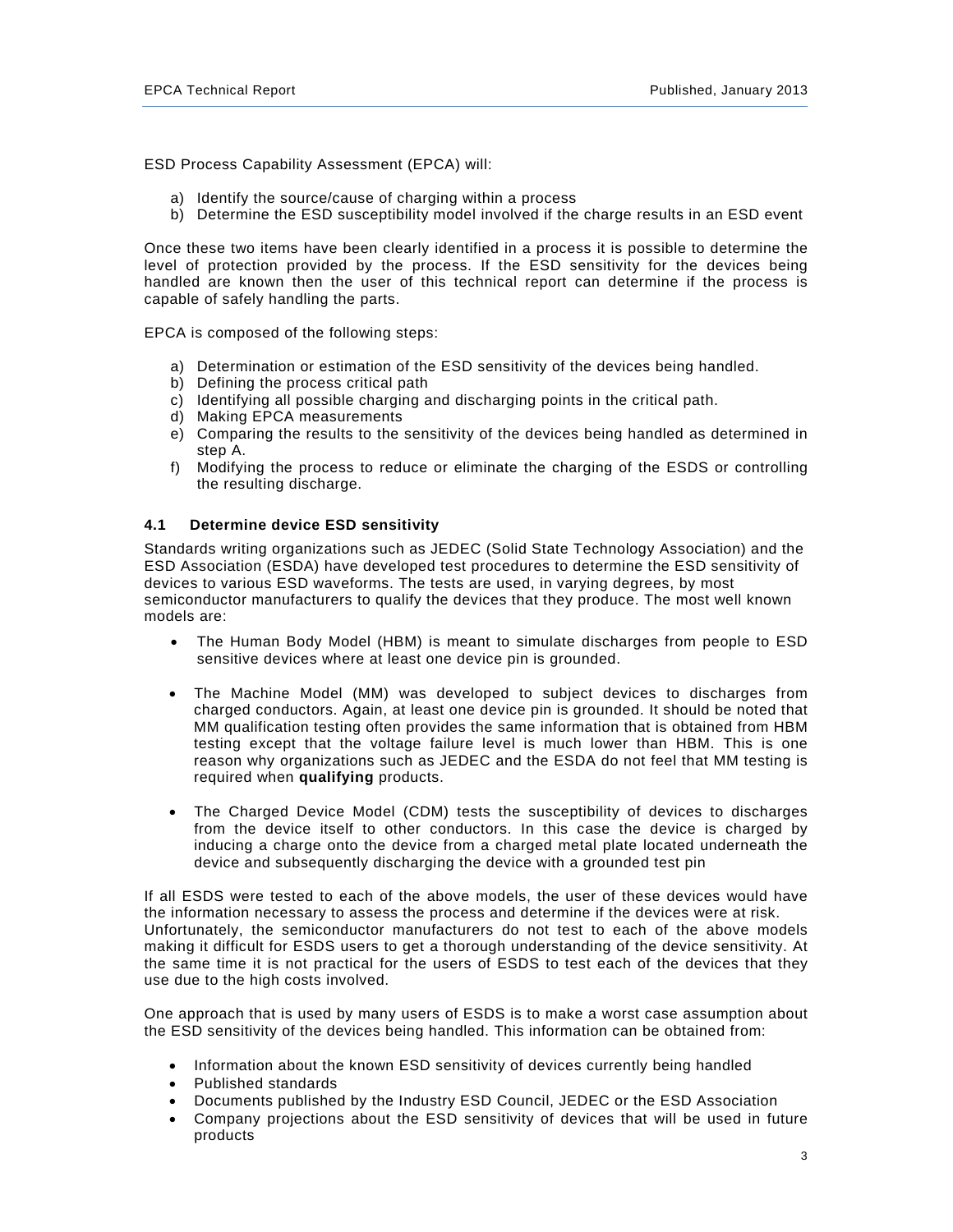As an example, one EMS (electronic manufacturing services) company set up their ESD program using the lowest projected limits for HBM, CDM and MM based on the ESD Association's Roadmap for semiconductors. At that time the ESD program was established to protect devices that had:

- A HBM sensitivity of 100 volts or higher
- A MM sensitivity of 10 volts or higher
- A CDM sensitivity of 50 volts or higher

Customers were made aware that if their future new product introductions contained devices that were more sensitive than these values that it was their responsibility to notify the EMS company. Once notified that a more sensitive device was going to be introduced into their process the EMS company could perform a process capability assessment to determine whether or not the installed controls were adequate.

The following sections will give some additional information about the major ESD sensitivity models.

#### **4.1.1 Human Body Model (HBM)**

#### **4.1.1.1 Background**

This model is used by device manufacturers to determine the susceptibility of integrated circuits to simulated discharges from people. The human body model waveform, which is based on a typical person's resistance and capacitance, is similar no matter which industry test standard is used. In the HBM test circuit a 100 pF capacitor is charged to a known voltage and then discharged through a 1500 Ohm resistor into the device. At least one of the device pins is connected to ground. A typical HBM waveform generated by a tester is illustrated in Figure 1.



Unfortunately, real life waveforms do not perfectly match those produced by an HBM test system. The waveforms will be slightly different for all personnel as a result of their individual capacitance and skin resistance. In addition, comparisons of the energy in the discharge from an HBM tester and a real person typically show that the energy from the HBM test system is usually higher.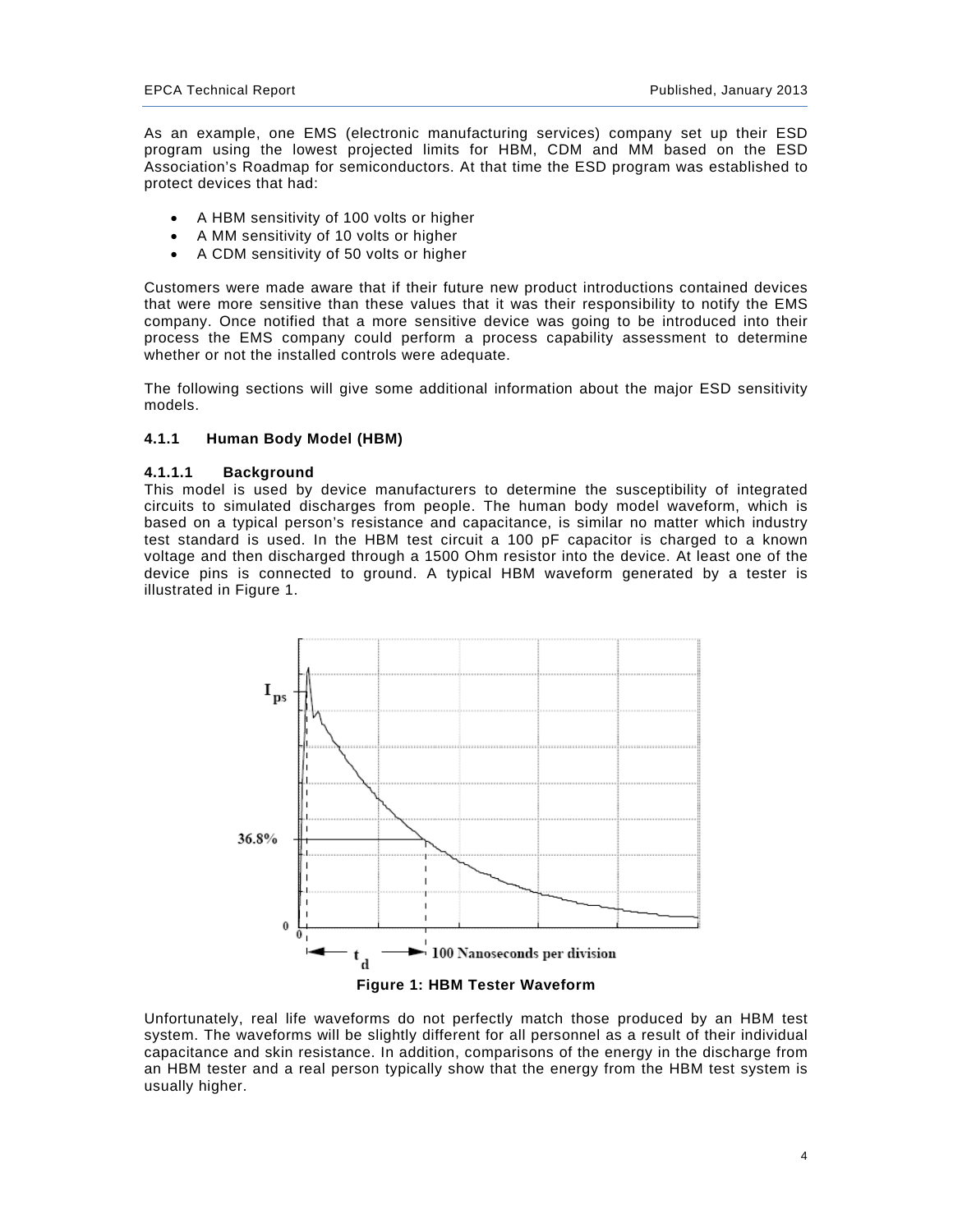Figure 2 represents a discharge from a person charged to 1,000 volts. The energy and charge were calculated by analyzing the discharge waveform. The energy and charge differences between the tester and the person are summarized in table 1.



| <b>Ener</b><br>v |   |
|------------------|---|
|                  | w |

**Figure 2: Actual Discharge from a Person** 

| Discharge Source (1,000 Volts) | Energy (uJ) | Charge (nC) |
|--------------------------------|-------------|-------------|
| <b>HBM</b> Tester              |             | 100         |
| Person                         | A -         |             |

#### **Table 1: Comparison of HBM Tester and Real World HBM**

The actual discharge energy from a "real" person, in this example, is only 26% of the energy discharged from a Human Body Model tester. Does this mean that the real world walking voltage measurements of people, obtained using test methods such as ANSI/ESD STM 97.2, have no meaning or value? The answer to that question is "no". If an ESD control program is established using actual walking voltage data with the assumption that **there is** a direct correlation between the walking test voltages and the HBM tester sensitivity values the program has an additional margin of safety that will ensure that HBM sensitive devices will not be damaged.

#### **4.1.1.2 Controlling Charges on Personnel**

Charges on people are controlled by connecting personnel to ground. There are typically two methods for grounding personnel – wrist straps and ESD footwear when used with a grounded ESD floor or grounded ESD mat.

Wrist strap systems consist of a wrist band that contacts the person's skin. The band should be worn such that it completely contacts the skin and is not loose. A cord that is connected to ground is connected to the wrist band. When properly worn and connected to ground the voltage on the person should not exceed 10-15 volts.

A footwear/flooring system can also be used to ground personnel. In these situations industry standards such as ANSI/ESD S20.20 or IEC 61340-5-1 define the maximum resistance to ground for personnel. In addition, both of these standards require that the voltage on the person's body be less than 100 volts. Greater care must be taken when selecting a footwear/flooring system. The user of footwear flooring systems must ensure that the footwear selected for use is compatible with the installed flooring. This is usually accomplished by performing a walking test using ANSI/ESD STM 97.2.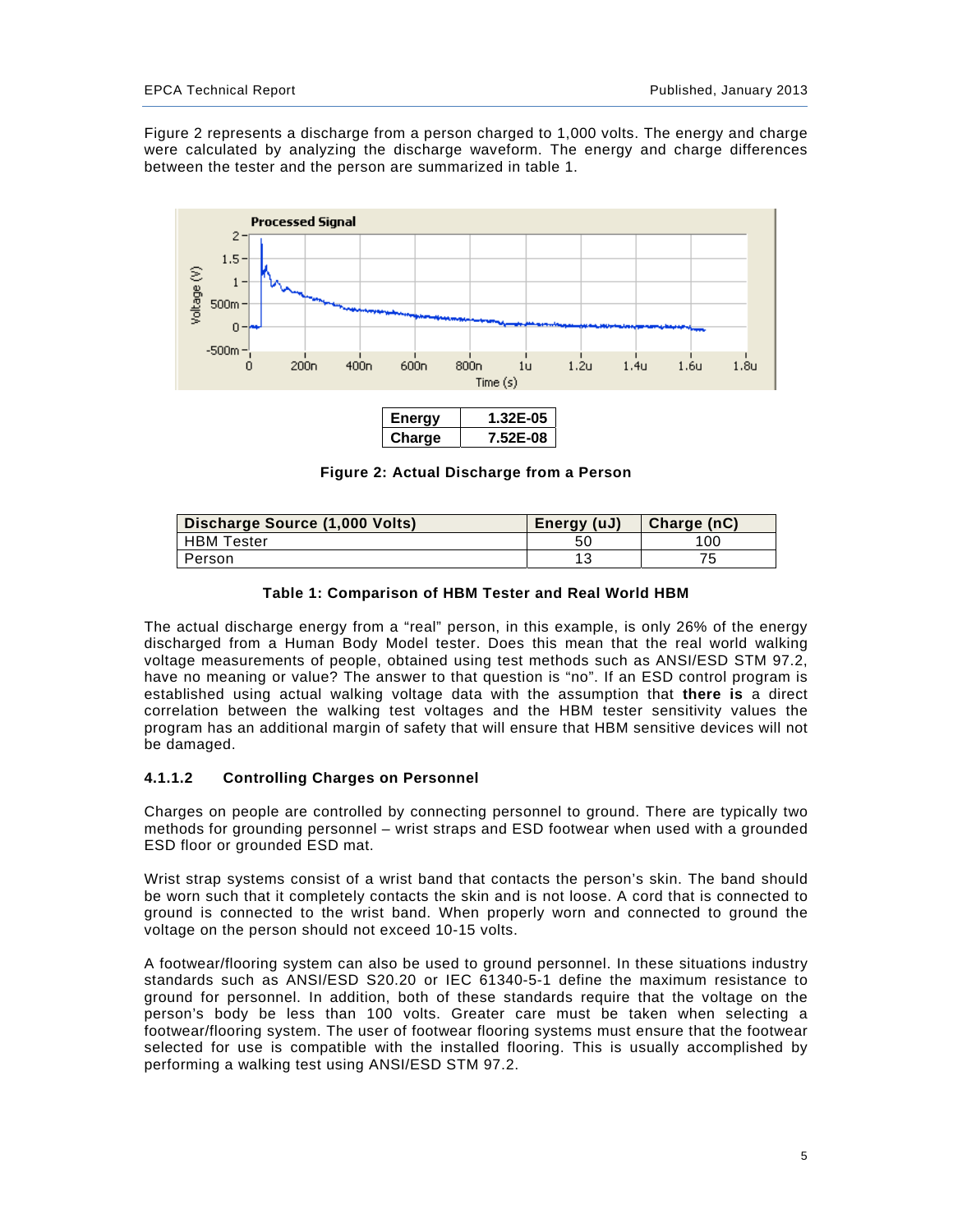## **4.1.2 Machine Model (MM)**

## **4.1.2.1 Background**

This model is used by device manufacturers to determine the susceptibility of integrated circuits to simulated discharges from ungrounded conductors. The MM test circuit consists of a 200 pF capacitor charged to a known voltage and then discharged through a zero ohm resistance into an ESD sensitive device that has at least one lead grounded. A typical MM waveform generated by a commercially available tester is illustrated in Figure 3.



**Figure 3: Machine Model Waveform** 

Machine Model ESD events are common place in processes where charged conductors are not grounded. Many believe that the charged item has to be a large, charged metal object. In fact MM ESD events can occur from conductors that are very small but have a high capacitance due to their proximity to ground.

It is suggested by many IC manufacturers that MM events do not happen in the real world. Figure 4 shows an example of a device damaging MM event in a printed circuit board manufacturing operation.

Many IC manufacturing companies do not perform MM testing as part of their qualification process. It is therefore often difficult for a user of these devices to get information about MM device sensitivity. If not available, the machine model sensitivity of a device can be roughly approximated by dividing the HBM sensitivity by a factor of between 10 and 30. As an example, if the ESD sensitive device had an HBM sensitivity of 1,000 volts the approximate MM sensitivity would be between 100 volts and 30 volts.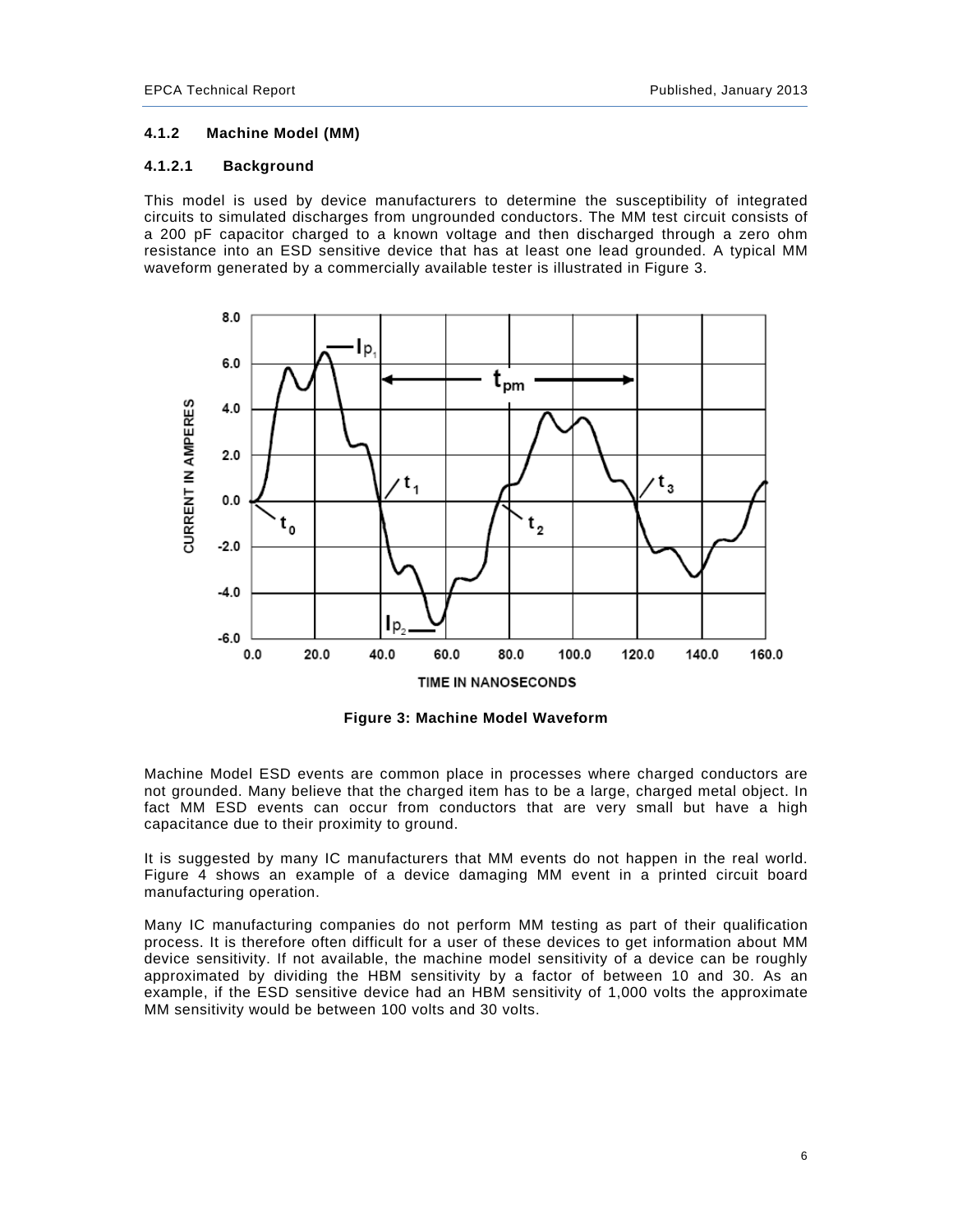

**Figure 4: Real World Machine Model Discharge** 

# **4.1.2.2 Preventing MM Damage**

Machine Model ESD damage can be prevented by ensuring that all conductors that come into contact with ESDS are connected to ground (preferred) or at a minimum cannot become charged.

This can be accomplished by measuring the resistance of the conductor to ground. Resistance values should be less than  $1.0x10<sup>9</sup>$  ohms. If the conductor cannot be grounded it should be checked to verify that it does not become charged in the process. This can be accomplished by using an electrostatic field meter or a contact volt meter.

# **4.1.3 Charged Device Model (CDM)**

# **4.1.3.1 Background**

Of all the ESD models, CDM is one of the most difficult to deal with although the basic concept is simple. The ESD sensitive device becomes charged in one of two ways, either through contact and separation with another material or surface or via induction. In both cases, the charged device discharges when brought into contact with a conductive surface. Figure 5 represents a typical CDM discharge based on commercially available testers.

As stated above, the charging of semiconductor devices can occur either by the direct charging of the device leads or through a process called induction. In order to fully characterize a handling process it is important to have an understanding of the process and how the parts move through it. The following sections will describe both scenarios.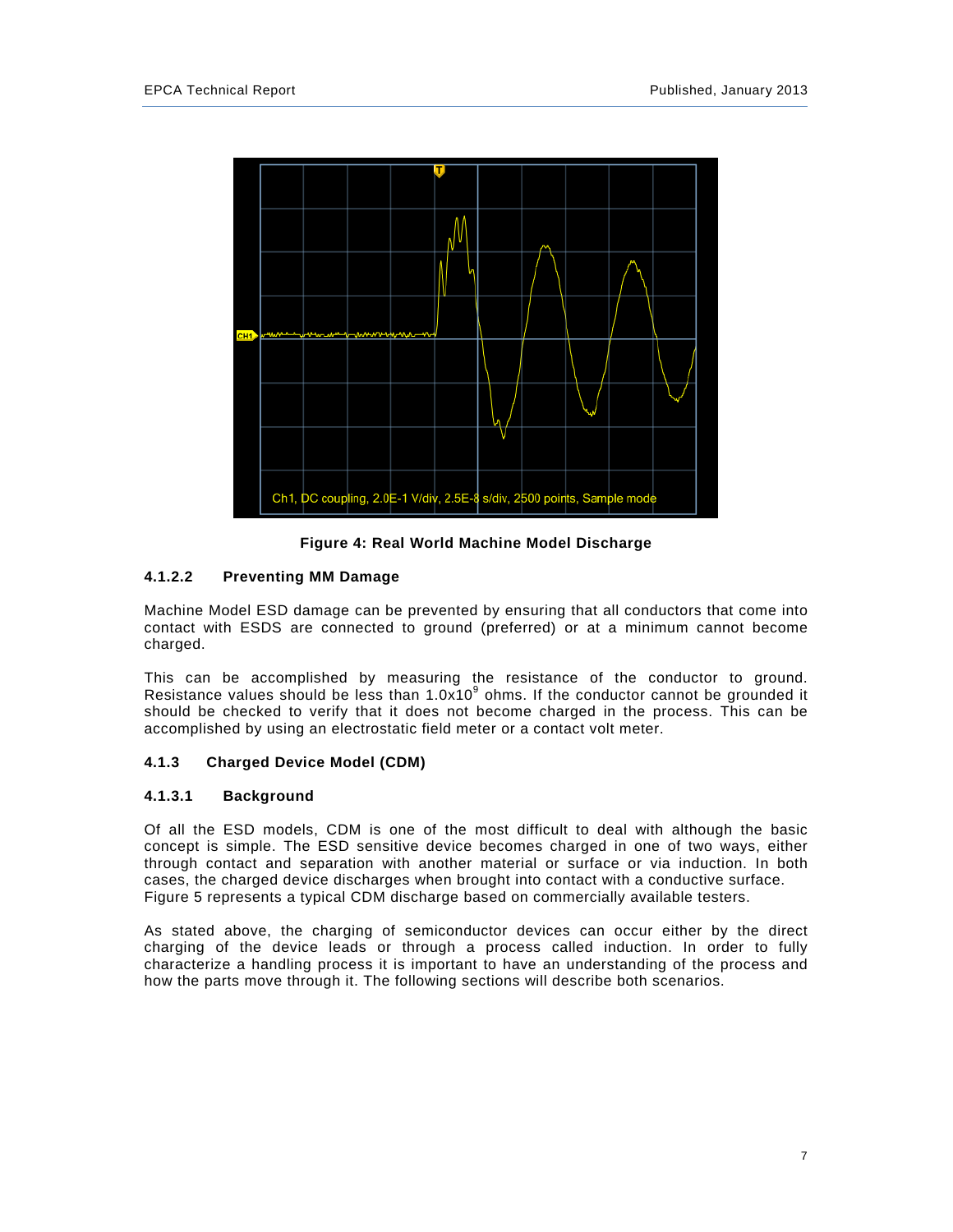

**Figure 5: Typical CDM discharge** 

# **4.1.3.2 Direct charging (Triboelectric)**

In this situation, the leads of the ESD sensitive device come into contact with a relatively high resistance surface. Upon separation of the device leads from this surface, electrons are exchanged between the device and the material. One item will pick up electrons while the other will lose electrons. This leaves the ESDS in either a positively or negatively charged state depending on the makeup of the material that the ESDS contact.

If the charged leads subsequently come into contact with another conductor that is at a different electrical potential, a CDM event will take place.

# **4.1.3.3 Charging from fields (Induction)**

Virtually all processes require the use of insulative (high resistance) materials to some extent. Process required insulators can be easily charged through handling and the charge cannot be easily removed by grounding. A key result of insulator (or ungrounded conductor) charging is the electrostatic field that is associated with it. The electrostatic field extends some distance from the charged surface and can be measured using an electrostatic field meter.

If the charged item (insulator or ungrounded conductor) is brought into close proximity to an ESDS the field emanating from the charged surface of the item will create charge separation in nearby conductors including ESDS. If the ESDS is hard grounded while exposed to these fields a CDM event can occur. If the ESDS is charged to a voltage that is greater than its ESD withstand voltage the device could be damaged.

## **4.1.3.4 CDM Mitigation**

For direct charging of ESDS, contact between the ESDS and highly charging surfaces should be minimized or avoided where possible. In some cases it might be possible to replace a highly charging surface with one that charges the ESDS to a lesser degree.

For situations where ESDS are charged when grounded in the presence of an electrostatic field the fields must be dealt with. This can be done in several ways:

- Separating ESDS from the charged insulator by a minimum of 30cm
- Add an air ionizer to all process steps where charged insulators exist.
- Treat the charged material with a topical anti-stat.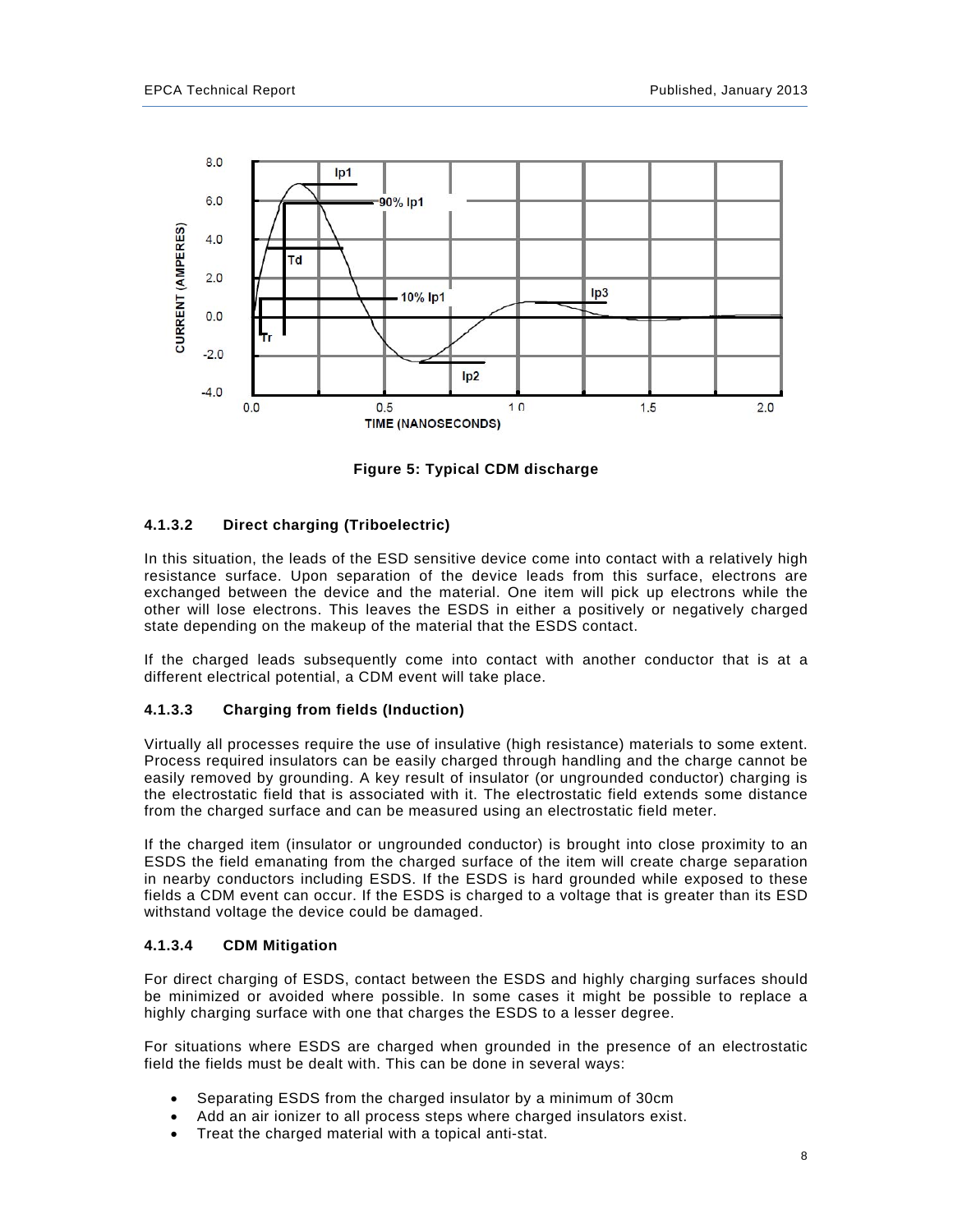Note: Whichever method is chosen, the ultimate goal is to keep the voltage on the ESDS to a level that is less than its ESD CDM sensitivity.

# **4.1.4 Hybrid Discharges**

It has been noticed that in some situations the ESD discharge waveforms in a real manufacturing environment do not resemble any of the three models discussed above. Figures 6a and 6b show two examples of non-traditional ESD discharges. Figure 6A is a discharge from a charged signal cable while Figure 6b is an example of a discharge from a charged metal hand tool. The primary difference between the waveforms is the time duration and peak current.

Since semiconductor devices are not currently tested to these waveforms there is no data available about ESD thresholds when devices are exposed to these non-standard waveforms.

# **4.1.4.1 Hybrid Mitigation**

Hybrid discharge sources must be viewed as potential sources of ESD damage. If the voltage on these discharge sources exceeds the minimum voltage for the standard models used to set up an ESD program then every attempt should be made to eliminate or reduce the voltage on these items.

As an example, an ESD control program is established to protect devices that have an ESD sensitivity equal to or greater than 100 volt HBM, 50 volts CDM and 25 volts MM. If the voltage on an item that contacts ESDS has a voltage of 25 volts or greater and the discharge waveform is classified as a "Hybrid" then action must be taken to reduce the voltage to less than 25 volts where possible.





**Figures 6a and 6b: Hybrid Waveform Examples** 

# **4.2 Define the Critical Path**

The critical path for any given process can be defined as all operations where ESD sensitive devices are handled for a given product. Each ESD sensitive process will have a defined starting and ending point.

Figure 7 represents an example of the critical path for a printed circuit board repair operation. The blue arrow indicates the start of the process where boards that have been returned from the field are loaded onto the conveyor by hand. The "red" arrows signify transport by wheeled carts between process steps.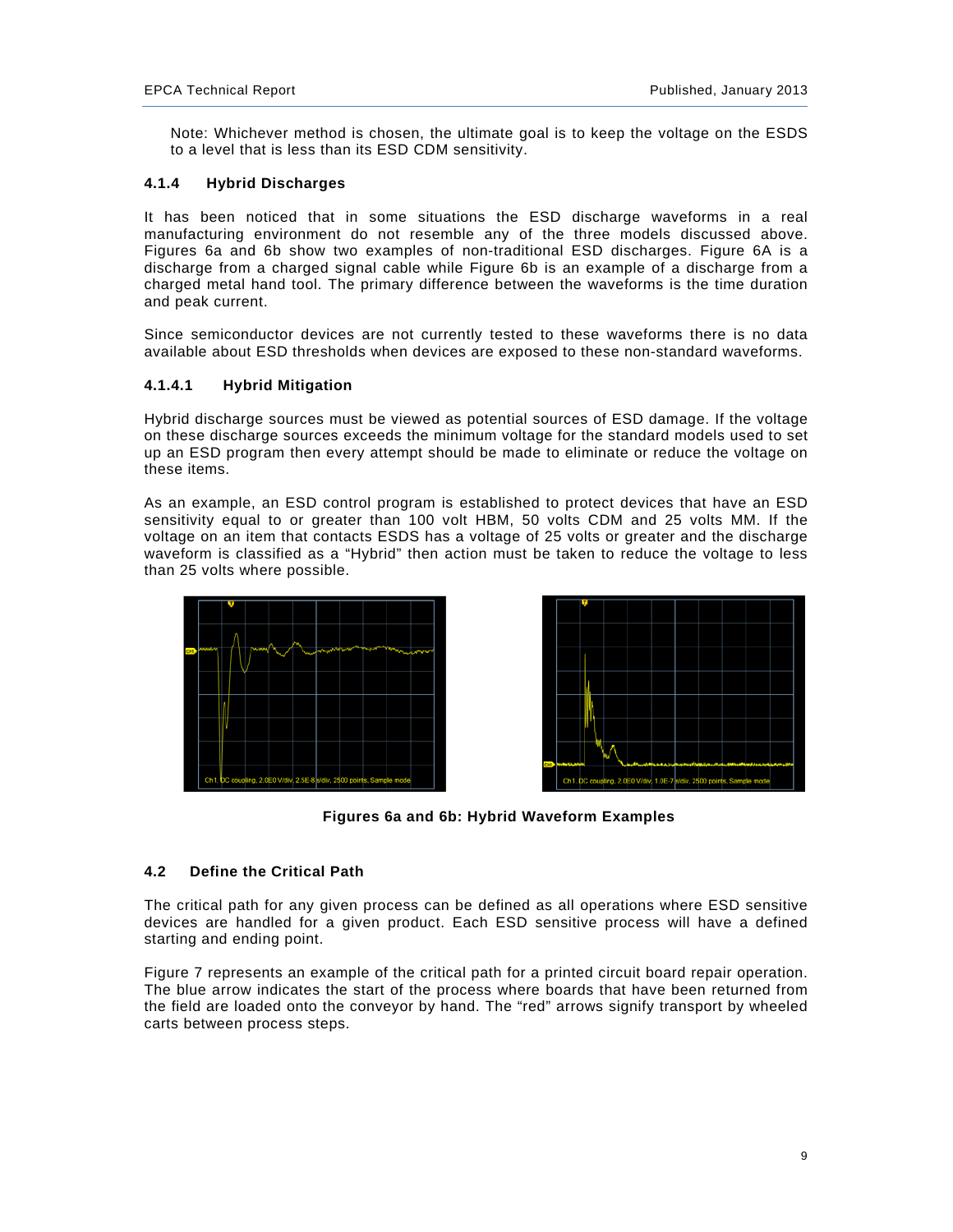

**Figure 7: PCBA Repair Critical Path** 

# **4.3 Identifying Device Sensitivity and Critical Product Monitoring Location**

Once the critical path has been mapped out the next step is to determine what point (or points) on the product requires monitoring as well as the ESD thresholds for the most sensitive device. For this particular product the customer identified a certain component that had the following ESD thresholds:

- Human Body Model (HBM) 750 volts
- Charged Device Model (CDM) 150 volts
- $\bullet$  Machine Model (MM) 50 volts

The customer specified the location on the board that was considered to be the most sensitive. This location was then used for all process measurements. *Note: In many cases the most sensitive location is not known. For these situations it is recommended that the board ground plane be used for voltage and discharge measurements.* 

A detailed example of the analysis of the above process is provided in Section 6.

## **4.4 ESD Process Capability Analysis (EPCA) Measurements**

#### **4.4.1 Background**

How are devices damaged from ESD? First electrical charge must be present. This charge can reside on the conductive leads of the device itself, on the insulating portions of the device, on charged items that are in close proximity to ESD sensitive devices, on charged conductors that come into contact with the ESDS or any combination of the above. ESD damage occurs when the ESD sensitive device comes into contact with a conductor that is at a different electrical potential that exceeds the damage threshold of the device.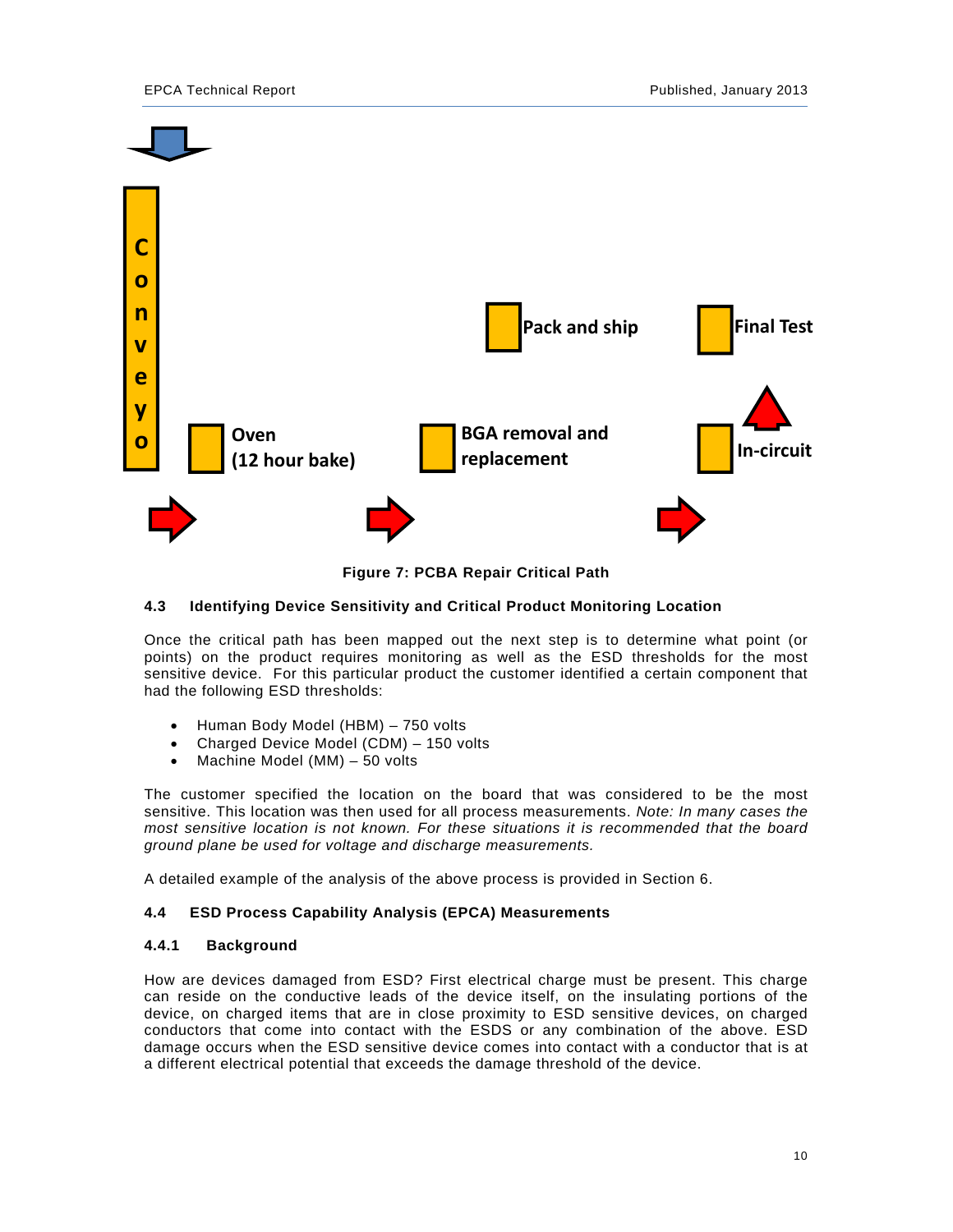When investigating a process we are concerned with the movement, charging and discharging of the ESD sensitive device of interest through the process.

ESDS can become charged through contact and separation with process items in the critical path, via induction when the ESDS is exposed to an electrostatic field or by exposure to an air ionizer that is not perfectly balanced.

Where are the measurements made? Experience has shown that the best locations for measurement are those locations where the product undergoes a transition. A transition is defined as a "passage from one form, state or place to another". For the purposes of ESD Process Capability Analysis, measurements occur at the beginning and end of each transition. "Transitions" include work on the ESDS as well as the transporting the product from one process step to another.

The following is an example of the transition points for the following process:

 *ESDS packaged in trays are placed into position at the rear of Surface Mount (SMT) equipment. The SMT placement head picks up the component and places it onto the printed circuit board.*

Transition points:

- ESDS is picked up from the tray (transition #1). The voltage on the ESDS is measured when sitting in the tray and immediately after pickup to determine whether or not the separation with the packaging is causing the ESDS to charge.
- ESDS is moved into position over the printed circuit board (transition #2). The voltage on the ESDS is measured before placement onto the printed circuit board.
- ESDS is measured after being placed onto the printed circuit board (transition #3)

Each transition point along the critical path will be evaluated to determine whether or not an item or the ESDS itself has become charged to a significant level. Through the use of this process it is possible to determine the source of the charge. Determining the source of the charging is a key parameter in understanding how devices can be damaged in a process. If the source of the charging is clearly understood, through measurement, then action can be taken to eliminate or reduce the charge.

If the source of the charging is not clearly understood it can result in process changes that are incorrect. Let's look at an actual example.

*A facility has installed a static control floor and personnel are grounded via heel straps. ESDS that are packaged in trays are placed into position at the rear of the SMT equipment. The SMT placement head picks up the component and places it onto the printed circuit board. It was found that ESD events occurred (identified with an ESD event detector) when the ESDS made contact with the printed circuit board.* 

In the above situation what is the cause of the charge and the resulting ESD event? It is easy to jump to the conclusion that the ESDS became charged after being picked up by the SMT placement nozzle. If that assumption were made then efforts would be made to somehow modify the placement equipment to prevent the charging. The ESD engineer may look at replacing the SMT nozzle with an ESD version if not already so equipped. They might also flood the placement area with air ionization in an attempt to reduce the charge.

In the above example, an analysis was conducted on the SMT process. It was discovered that the operator was charging the tray and the components to approximately 250 volts. When the tray was placed into position on the SMT equipment, the position designated for the trays was not grounded leaving the trays and the components in a charged state. When the ESDS were picked up from the tray they were still charged and it was this charge that was detected by the ESD event detector when the ESDS made contact with the board.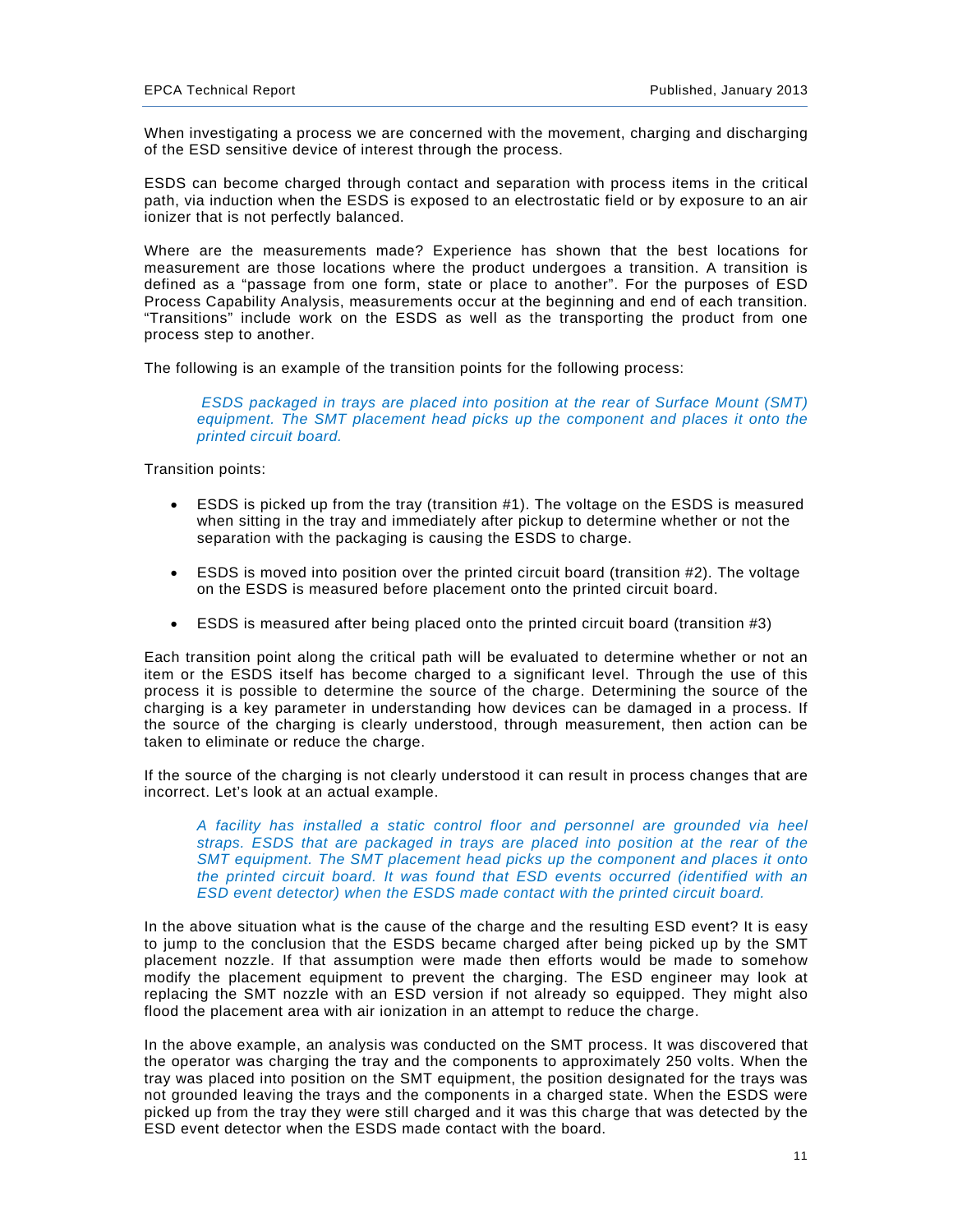The solution was to place a grounded ESD mat on the surface of the SMT equipment. This allowed the charge, which developed due to the walking of the operator, to decay to ground prior to placement. Subsequent measurements showed that the leads of the ESDS were no longer charged and that discharges were no longer present after the trays were grounded.

## **4.4.2 Measuring Equipment**

The following equipment is required to perform a process capability assessment.

- a) Personnel (HBM)
	- Charged plate monitor
	- Hand held electrode & Shielded lead with shield connected to ground
	- Recording Device
	- Analysis software or computer spread sheet
- b) All other process measurements
	- Contact volt meter (CVM)
	- Electrostatic Field Meter
	- High Resistance Meter and Electrodes
	- Storage Oscilloscope
	- CT-1 or equivalent current probe
	- Multi-meter

#### **4.4.3 Determination of Body Voltage on Personnel (HBM)**

Body voltage measurements can be made on personnel using an enhanced version of ANSI/ESD STM 97.2. The test procedure, as written, evaluates the voltage on personnel as they walk on a flooring surface while wearing the static control footwear used in the process. The test subject walks in a defined pattern on the sample flooring while holding an electrode that is connected to the voltage monitoring equipment (see Figure 8).



**Figure 8: Walking Voltage Pattern** 

The resulting voltage-time graph (see example Figure 9, below) is then analyzed and the voltage levels are documented. ANSI/ESD STM 97.2 requires the calculation and reporting of the three highest peaks for each walking sequence. When Figure 9 is analyzed the three highest peaks are: 245, 243 and 231 volts.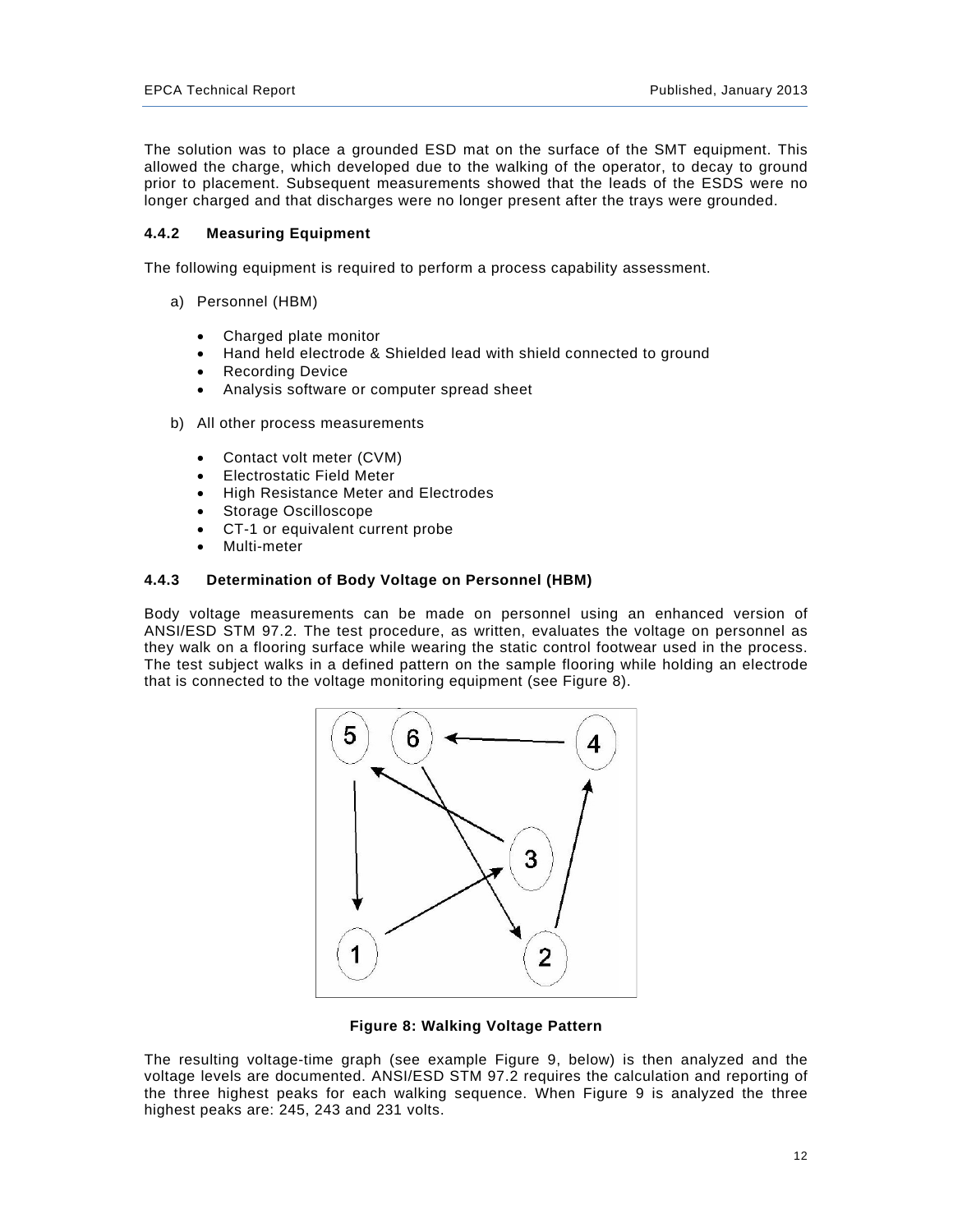ANSI/ESD S20.20-2007 requires that the three highest peaks must be less than 100 volts. The footwear flooring system from Figure 9 would not be considered to be compliant.



**Figure 9: Recorded Walking Test** 

Experience has shown that it is difficult to make process capability statements based on walking test peak voltages alone. A better approach is to analyze the walking test voltages and to predict the probability that an operator will equal or exceed a certain body voltage.

Table 2 shows the results of the statistical analysis of the walking test data from Figure 9. This data shows that there is virtually a 100% certainty that this person will be at 191 volts or higher. It also shows that, for this person, there is a 50% probability that the individual will equal or exceed 228 volts. However, there is only a 0.13% that this person will equal or exceed 260 volts

| Voltage IV      | 196.35 |       |        |        |       | 206.96 217.57 228.18 238.79 249.40 | - 260.01 |
|-----------------|--------|-------|--------|--------|-------|------------------------------------|----------|
| Probability 1%1 | 99.87  | 99.72 | 84.13. | 50.001 | 15.87 |                                    |          |

#### **Table 2: Walking Test Analysis**

When this type of analysis is performed on the walking test data it is possible to predict the performance of any given footwear flooring system. The testing should be repeated for a number of different personnel in order to understand variations in body mass etc. In addition, the testing should be done at the worst case relative humidity experienced by the facility (if possible) as this will result in the highest voltage levels.

If enough data is collected, using a sufficient number of people, it is possible to show the range for the worst case charging of the footwear/flooring system.

This analysis can be done with commercially available software or manually by exporting the data into a spreadsheet.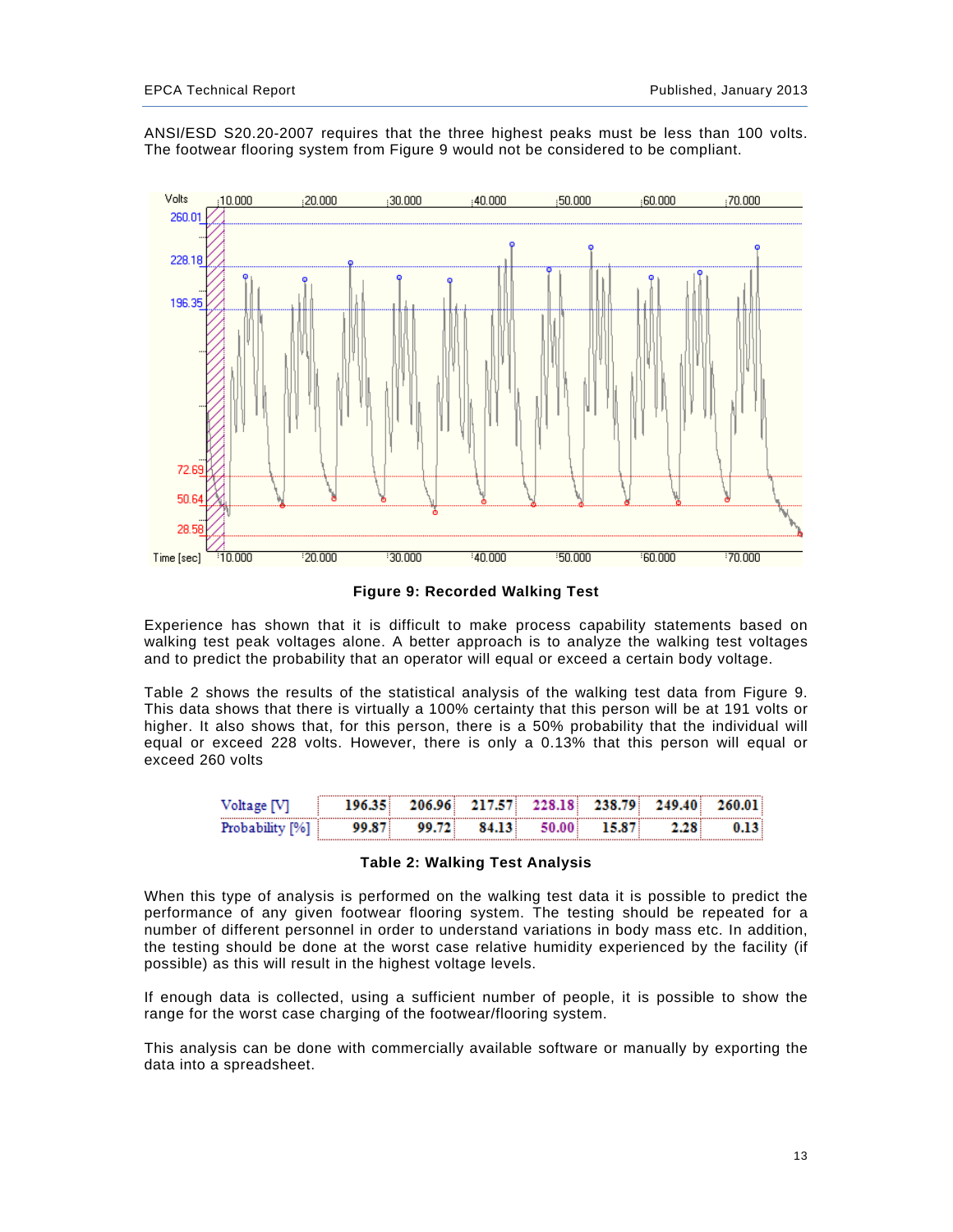#### **4.4.4 Non-Personnel - ESD Process Measurements**

For the remainder of the ESD process it is necessary to make voltage measurements on the ESDS at each of the transition points discussed in section 5.4.1. This is accomplished by measuring the voltage on the ESDS (and conductive items that contact the ESDS) before and after each transition point using a contact volt meter. If the voltage on the item exceeds the "minimum" voltage of the most ESD sensitive model established for a process then the actual discharge model must be determined. As an example, assume that the ESD process was designed to protect devices that had the following ESD sensitivities:

- 100 Volts HBM
- 50 Volts CDM
- 25 volts MM

If the voltage measured on an item that contacts the ESDS (or the ESDS itself) equals or exceeds 25 volts (the lowest voltage threshold) then a current probe and a storage oscilloscope must be used to determine the ESD model involved. For the purposes of this example we will assume that the measured voltage was 40 volts.

The charged item is discharged at the point of transition (where the voltage was measured) and the waveform is reviewed and classified based on existing waveform models. It should be noted that is it not necessary to use an expensive, high speed oscilloscope for these measurements as we are not concerned with the peak current but merely the waveform shape. The contact volt meter gives us an accurate reading of the voltage on the item.

Note: Can the ESDS be damaged when obtaining these discharge waveforms? The answer is "yes". This is why it is recommended that a non-functional product be artificially charged and discharged at transition points of concern if possible.



**Figure 10: Machine Model Discharge at a Transition Point** 

Going back to our example, Figure 10 represents the discharge waveform at the transition point where 40 volts was measured on a charged conductor. Since the waveform is similar to a MM event this discharge waveform would be classified as a 40 volt MM discharge. Since this exceeds the 25 volt limit for MM, changes in the process will have to be made. However, if the discharge waveform had resembled a CDM event the CDM voltage threshold will not have been exceeded and therefore no process changes would be required.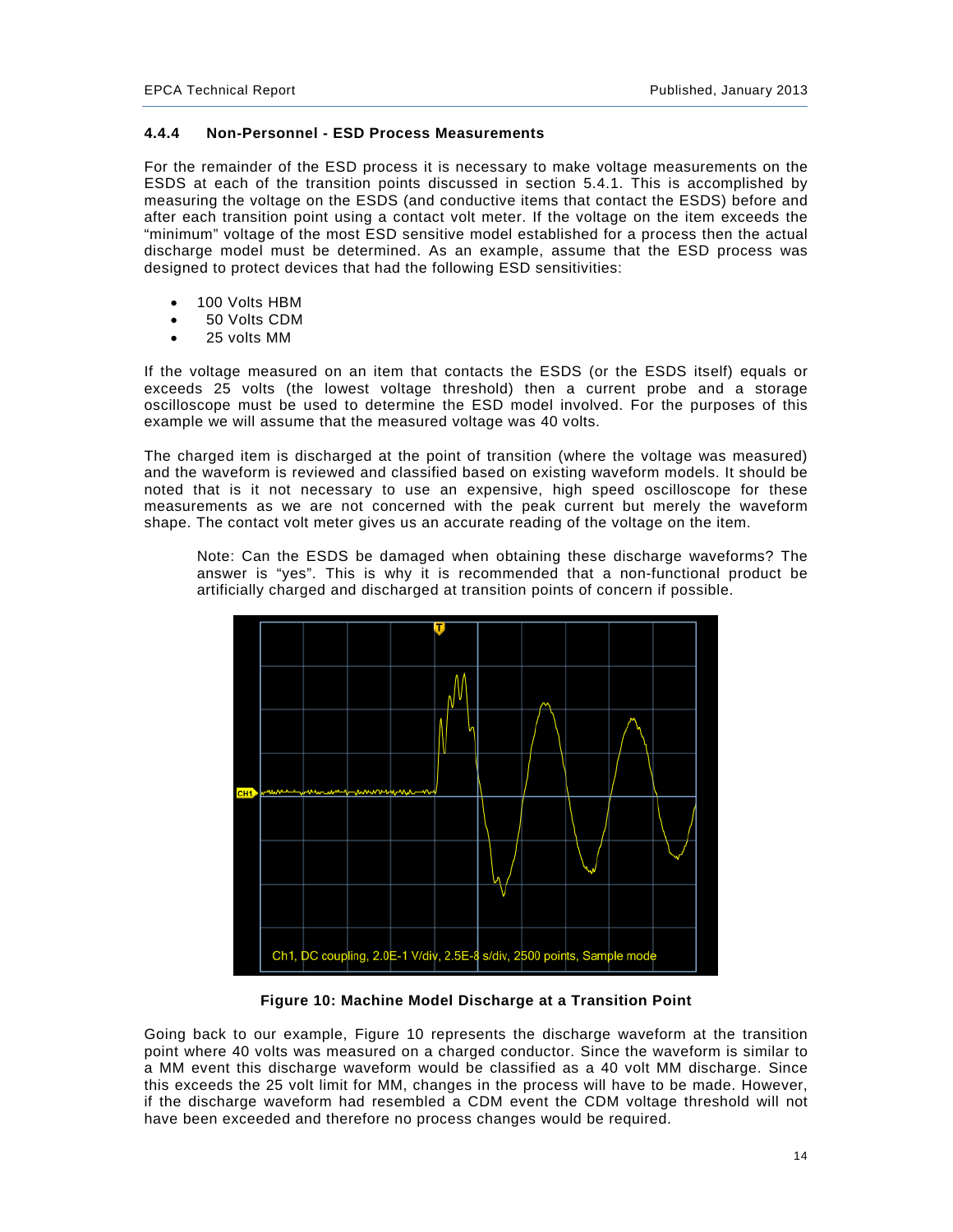It is important to make the discharge measurements at the location where the transition takes place. The reason is that the discharge waveform can be affected by the surrounding environment. Figure 11 shows a discharge from the same charged conductor. However the charged conductor was discharged away from the transition point and other grounded conductors that were located at the transition point. The discharge at the Figure 11 location is a CDM discharge.



**Figure 11: CDM Discharge outside of process** 

The measurement process is continued until the ESDS is no longer considered sensitive. This could occur once the ESD has been placed into a higher level assembly or when the ESDS is enclosed in ESD protective packaging. Section 6 at the end of this document provides an example of how process measurements are recorded in an actual process.

## **4.4.5 ESD Event Detectors**

The primary tools for determining the capability of an ESD process, based on this technical report, are a contact voltmeter and a storage oscilloscope. However, there is another tool that is often recommended to ESD engineers to evaluate an ESD sensitive process. This tool, generically called an ESD Event Detector, can be used to detect ESD events.

One of the problems with some of these detectors is that they cannot differentiate between EMI and ESD. Noise in the environment from stepper motors, relays, solenoids, lightning and ESD is picked up by these detectors. Some units are designed to pick up only certain types of discharges such as CDM. However, unless it is known that CDM is the only process threat they generally cannot be used as a diagnostic tool by themselves.

These units do have a place in process analysis. Once a transition point has been identified as a point of discharge an event detector can be used to verify that ESD events are occurring. Figure 12 shows an ESD event detector that has been placed at the beginning of a re-flow oven. Process Analysis indicated that the printed circuit boards were charged after the component placement operation. The event detector confirmed that ESD events were occurring when boards charged earlier in the process were placed onto the re-flow conveyor.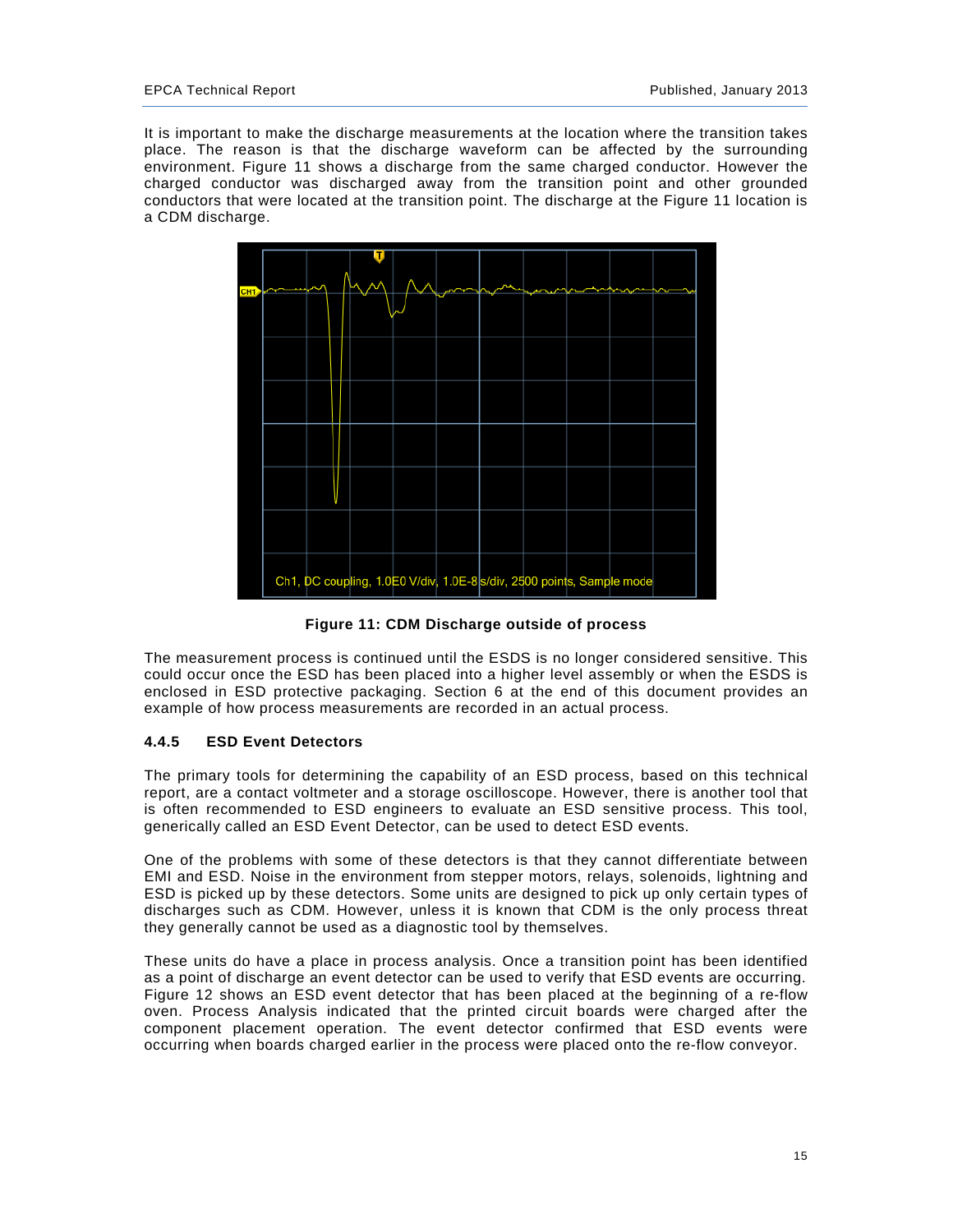

## **Figure 12: ESD Event Detector**

Event detectors might also prove useful once a process has been analysed and all problems have been identified and corrected. Once the process has been stabilized, the detectors can then be placed at critical operations to ensure that damaging discharges have been eliminated on an on-going basis as long as the background noise in the environment does not cause false discharge readings.

# **5 ESD Process Capability Case Study**

The following tables show the measurements taken during an actual ESD process capability analysis on a printed circuit board repair/upgrade operation as part of process qualification. The study was conducted at the request of a customer due to concerns with the use of a Ball Grid Array (BGA) device that was more ESD sensitive than its predecessor. The customer wanted assurances that the installed ESD process could safely handle a newly released BGA part. This part had the following ESD sensitivity thresholds:

- Human Body Model (HBM) 750 volts
- Charged Device Model (CDM) 150 volts
- $\bullet$  Machine Model (MM) 50 volts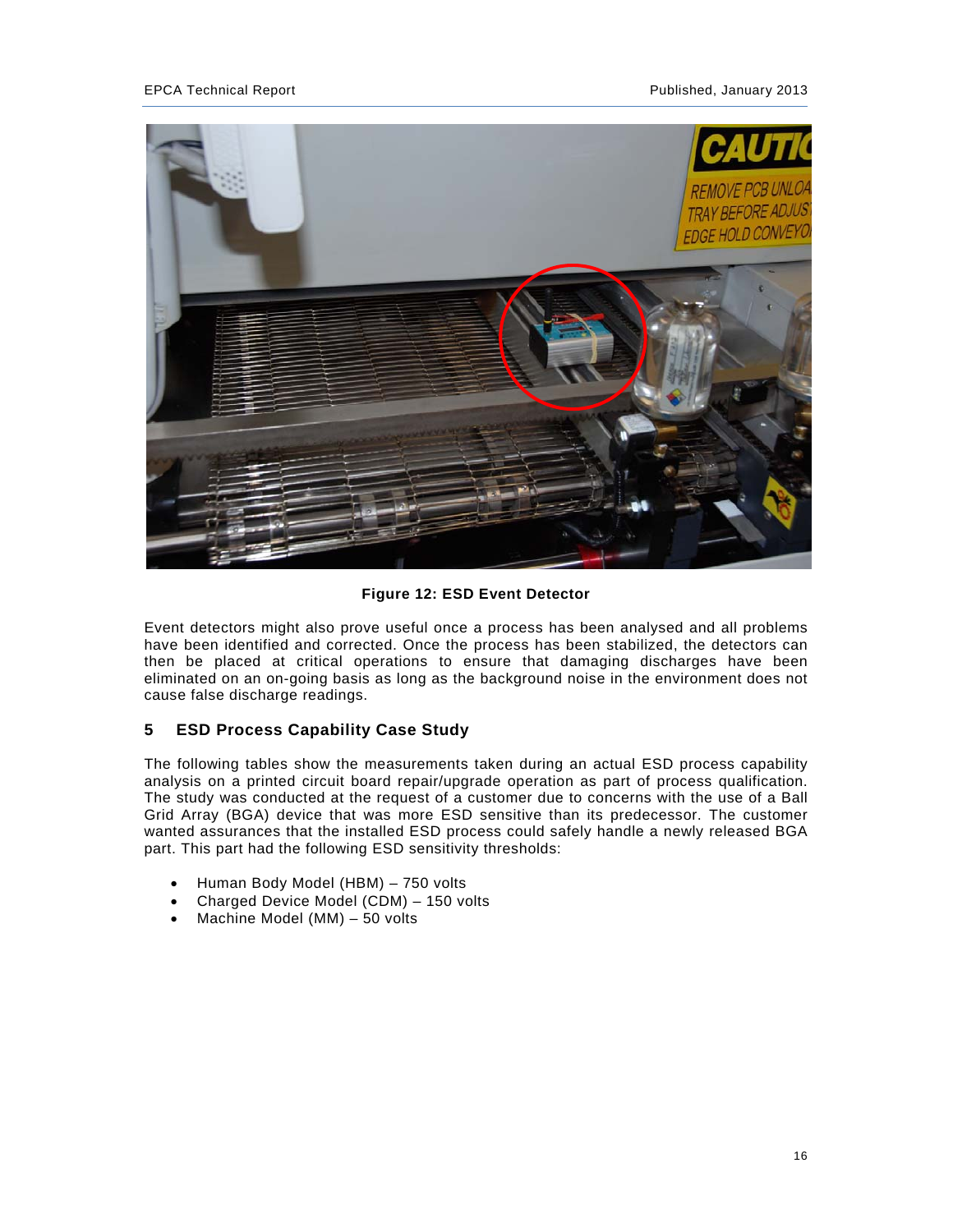# EPCA Technical Report **Published, January 2013**

| Transi<br>-tion |                                                                              | Transition<br>Beginning | Transition<br>Ending | Charging            | <b>ESD</b> | <b>ESD</b><br>Threshold |                                                                                                                                                                                                                             |
|-----------------|------------------------------------------------------------------------------|-------------------------|----------------------|---------------------|------------|-------------------------|-----------------------------------------------------------------------------------------------------------------------------------------------------------------------------------------------------------------------------|
| ID              | <b>Description</b>                                                           | Voltage                 | Voltage              | Source              | Model      | Exceeded                | Remarks                                                                                                                                                                                                                     |
| $\mathbf{1}$    | Remove boards from<br>carton and load onto<br>conveyor                       | < 10                    | < 10                 |                     | N/A        | <b>No</b>               |                                                                                                                                                                                                                             |
| 2               | Fan / Heat sink<br>removal                                                   | < 10                    | < 10                 |                     | N/A        | <b>No</b>               |                                                                                                                                                                                                                             |
| 3               | <b>PCBA Dust Removal</b>                                                     | $\overline{5}$          | 60                   | lonizer             | N/A        | No                      | lonizer offset voltage<br>exceeds industry &<br>company limits. Must<br><b>Correct Condition</b>                                                                                                                            |
| 4               | <b>BGA Clean</b>                                                             | 60                      | < 10                 |                     | <b>CDM</b> | <b>No</b>               | Printed circuit board<br>discharged through<br>dissipative ESD<br>matting at cleaning<br>station- No threat to<br>device but CDM<br>discharges could have<br>resulted if contact<br>were first made with<br>operator tools. |
| 5               | Placed on conveyor<br>& moved to sorting                                     | < 10                    | < 10                 |                     | N/A        | <b>No</b>               |                                                                                                                                                                                                                             |
| 6               | Boards loaded onto<br>transport carts                                        | < 10                    | 60-80                | Carts/<br>Personne  | <b>MM</b>  | Yes                     | Oven carts not<br>properly grounded.<br>Personnel wearing<br>heel straps had<br>walking voltages of<br>139-180V leaving carts<br>charged at ≈100V. MM<br>discharge to some<br>PCB's placed on cart.                         |
| $\overline{7}$  | Carts moved to oven                                                          | $60 - 80$               | 60-80                | Carts/<br>personnel | N/A        |                         |                                                                                                                                                                                                                             |
| 8               | Boards removed<br>from cart and placed<br>onto metal oven<br>shelf           | 60-80                   | < 10                 | Carts/<br>personnel | <b>CDM</b> | No                      | Charged parts are<br>removed from carts &<br>placed onto metal<br>oven shelves. ESD<br>event recorded when<br>board makes contact<br>with grounded shelf.<br>PCB discharge: CDM.                                            |
| 9               | Board removed from<br>oven and placed<br>onto different<br>(grounded) carts. | < 10                    | 10                   |                     | N/A        |                         |                                                                                                                                                                                                                             |
| 10              | Carts moved to BGA<br>removal                                                | < 10                    | < 10                 |                     | N/A        |                         |                                                                                                                                                                                                                             |
| 11              | <b>BGA</b> removal                                                           | < 10                    | ~10                  |                     | N/A        |                         |                                                                                                                                                                                                                             |
| $\overline{12}$ | Board cleaning                                                               | < 10                    | 40                   | Plastic<br>Cover    | <b>CDM</b> | <b>No</b>               | Cleaning operation<br>Microscope's Plastic<br>cover inducing charge<br>onto board during<br>handling, then<br>discharging through<br>grounded operator<br>tools.                                                            |
| 13              | Visual inspection                                                            | 40                      | < 10                 | Plastic<br>Cover    | N/A        |                         | Charge removed from<br>board when placed<br>onto dissipative ESD<br>mat. No ESD events<br>recorded at this<br>operation.                                                                                                    |

**Table 3: ESD Process Capability Transition Findings 1 - 13**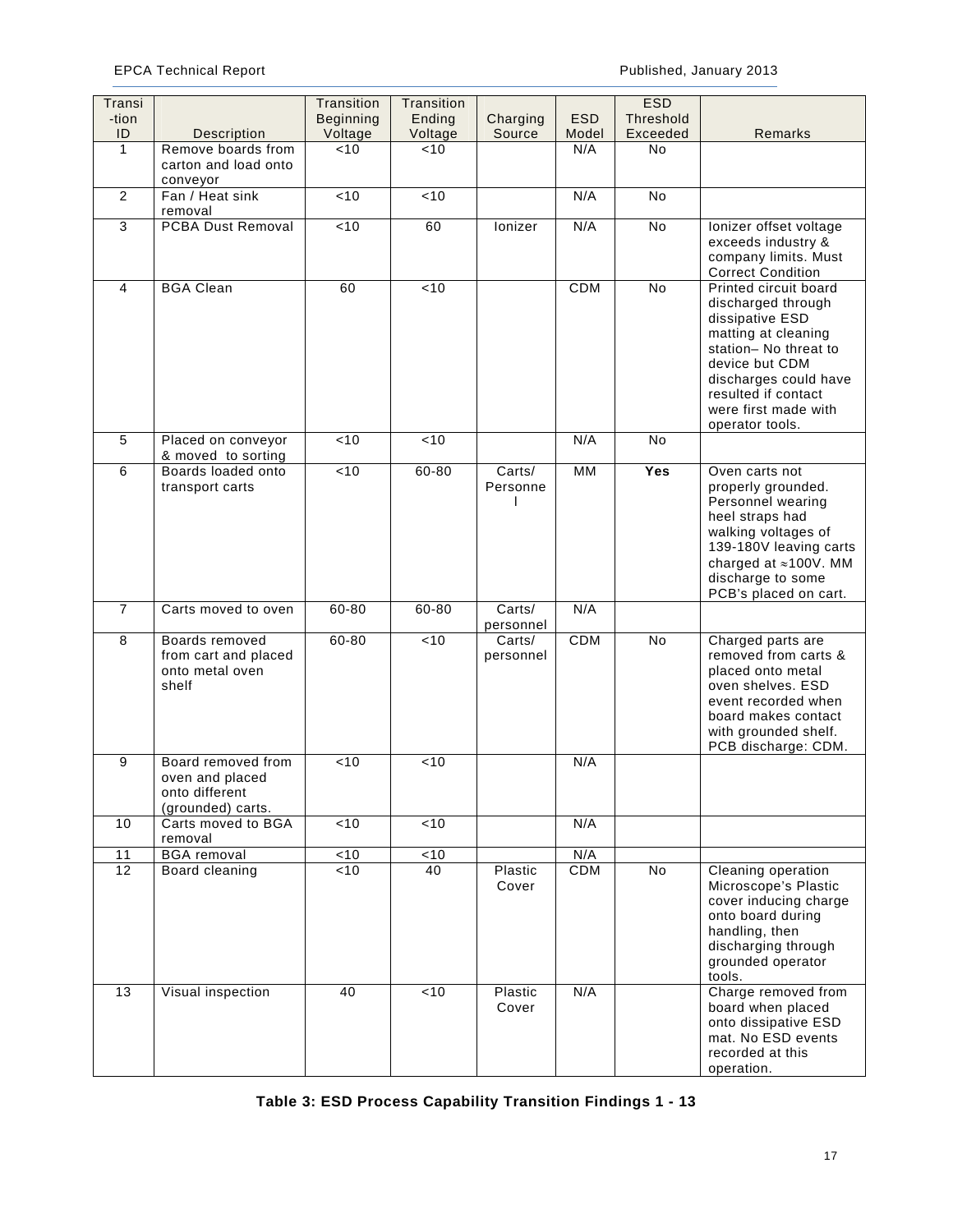EPCA Technical Report Published, January 2013

| Transi-         |                                                                                                                  | Transition       | Transition     |                               |            | <b>ESD</b> |                                                                                                                                                                                                                                    |
|-----------------|------------------------------------------------------------------------------------------------------------------|------------------|----------------|-------------------------------|------------|------------|------------------------------------------------------------------------------------------------------------------------------------------------------------------------------------------------------------------------------------|
| tion            |                                                                                                                  | <b>Beginning</b> | Ending         | Charging                      | <b>ESD</b> | Threshold  |                                                                                                                                                                                                                                    |
| ID              | Description                                                                                                      | Voltage          | Voltage        | Source                        | Model      | Exceeded   | Remarks                                                                                                                                                                                                                            |
| $\overline{14}$ | Paste deposition                                                                                                 | < 10             | < 10           |                               | N/A        |            |                                                                                                                                                                                                                                    |
| 15              | <b>BGA</b> replacement                                                                                           | < 10             | < 10           |                               | N/A        |            |                                                                                                                                                                                                                                    |
| 16              | Selective re-flow                                                                                                | < 10             | <10            |                               | N/A        |            |                                                                                                                                                                                                                                    |
| $\overline{17}$ | Visual inspection                                                                                                | < 10             | <10            |                               | N/A        |            |                                                                                                                                                                                                                                    |
| 18              | Board X-Ray                                                                                                      | < 10             | $\overline{5}$ |                               | N/A        |            |                                                                                                                                                                                                                                    |
| 19              | Load carts for<br>movement to in-<br>circuit test.                                                               | <10              | <10            |                               | N/A        |            |                                                                                                                                                                                                                                    |
| 20              | Remove boards<br>from carts and load<br>into in-circuit tester.                                                  | < 10             | <10            |                               | N/A        |            |                                                                                                                                                                                                                                    |
| $\overline{21}$ | Plastic cover closed<br>over board in-circuit<br>test initiated.                                                 | < 10             | 170-210        | Plastic<br>Cover of<br>Tester | <b>CDM</b> | <b>Yes</b> | Charged plastic covers<br>inducing charge onto<br>board prior to test.<br>Contact between board<br>and equipment as test<br>pins contact board<br>results in CDM<br>discharge. Discharges<br>recorded using ESD<br>event detector. |
| $\overline{22}$ | Boards removed<br>from in-circuit tester<br>and loaded onto<br>carts for movement<br>to Final Functional<br>Test | 170-210          | < 10           | Plastic<br>Cover of<br>Tester | <b>CDM</b> | Yes        | ESD events were<br>recorded when the<br>charged board was<br>placed onto a<br>grounded metal cart by<br>the operator. This ESD<br>event was caused by<br>the charged covers.                                                       |
| 23              | Move cart to Final<br><b>Functional Test</b>                                                                     | < 10             | < 10           |                               | N/A        |            |                                                                                                                                                                                                                                    |
| 24              | Remove boards<br>from cart to Final<br>Test                                                                      | < 10             | < 10           |                               | N/A        |            |                                                                                                                                                                                                                                    |
| 25              | <b>Final Test</b>                                                                                                | < 10             | $\overline{5}$ |                               | N/A        |            |                                                                                                                                                                                                                                    |
| 26              | Pack and ship                                                                                                    | $\overline{5}$   |                |                               | N/A        |            | Last measurement is<br>the voltage on the<br>board before being<br>inserted into ESD<br>package.                                                                                                                                   |

# **Table 4: ESD Process Capability Transition Findings 14 - 26**

The ESD process, as installed, was not adequate to protect the customer's ESD sensitive part, as summarized below.

|                            | <b>Customer Requirement</b> | Initial Process Capability |
|----------------------------|-----------------------------|----------------------------|
| <b>ESD Model</b>           | (Volts)                     | (Actual)                   |
| Human Body Model (HBM)     | 750                         | ~1200                      |
| Machine Model (MM)         | 50                          | ~150                       |
| Charged Device Model (CDM) | 150                         | ~225                       |

# **Table 5: ESD Process Capability Transition Findings - Summary**

Note: although the HBM values for the process were far below the ESD sensitive device's HBM threshold it was personnel charging that resulted in the MM discharge recorded at transition 6.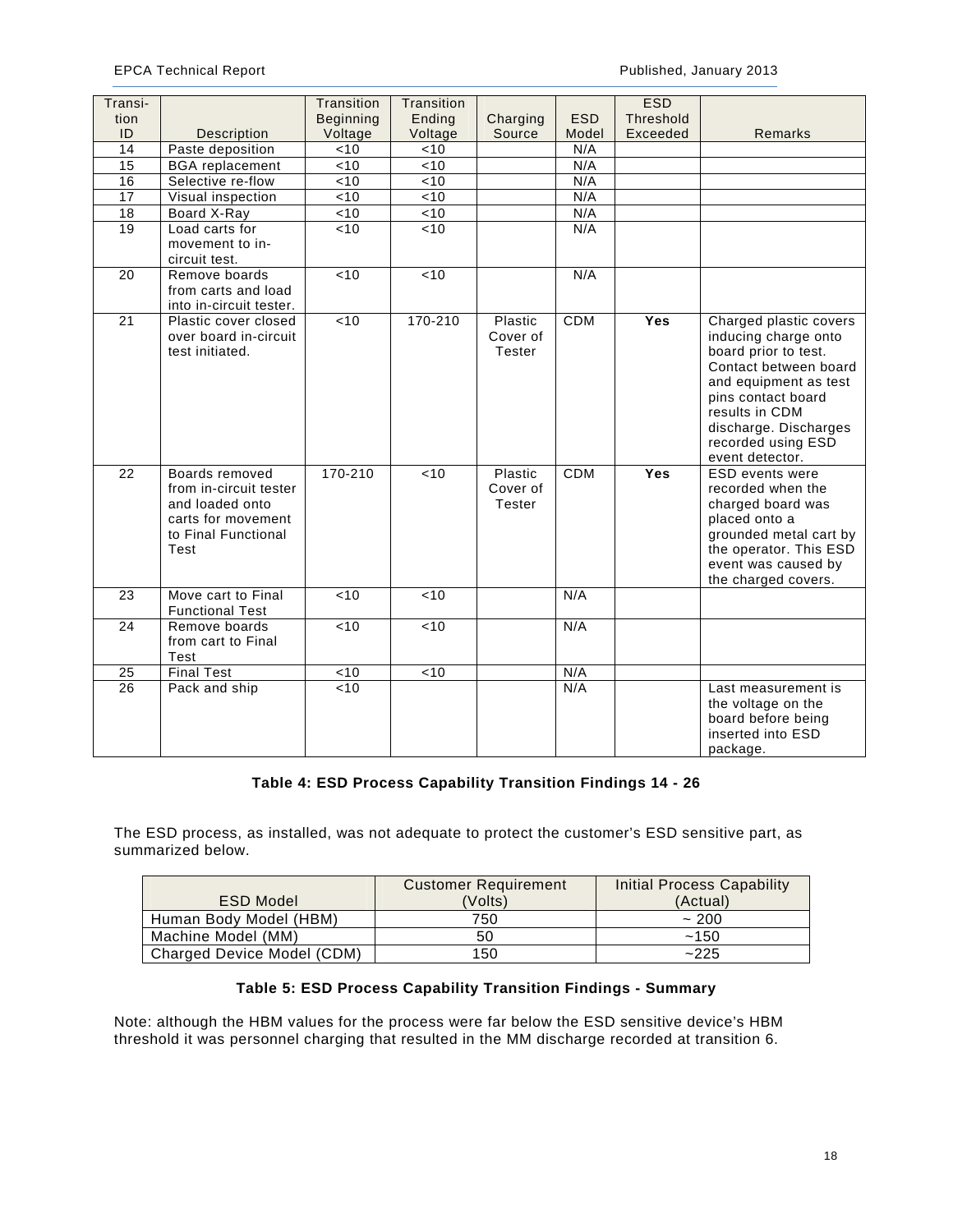The following process modifications were made based on the process analysis measurements:

- The ionizer was balanced to less than 20 volts.
- All personnel were required to wear approved ESD footwear. The temporary employees at the beginning of the process had been initially provided with heel straps as a cost saving measure. Heel straps did not meet Corporate ESD requirements for body voltage generation and should not have been used. Once the proper footwear was distributed the HBM capability for this process dropped to less than 50 volts.
- ESD wheels were added to the oven carts used at transition 6 which allowed them to be properly grounded through the installed ESD flooring. Once installed, the MM discharges at transition point 6 and the CDM discharges at transition point 8 were eliminated.
- The plastic covers at the in-circuit tester were initially coated with an anti-static chemical. This immediately eliminated the CDM events which were recorded with an ESD event detector. The permanent solution was to replace the plastic cover with a grounded static dissipative material.

Once all of the changes were made to the process, the measurements for the modified process steps were repeated. The final process capability limits for this process are:

| <b>ESD Model</b>           | <b>Customer Requirement</b> | <b>Process Capability (Actual)</b> |
|----------------------------|-----------------------------|------------------------------------|
| Human Body Model (HBM)     | 750                         | <50                                |
| Machine Model (MM)         | 50                          | <30                                |
| Charged Device Model (CDM) | 150                         | <50                                |

## **Table 6: ESD Process Capability Transition Performance after Corrections**

## **6 Summary**

The processes where ESD sensitive devices are handled vary dramatically and can range from simple to complex. What is important is to determine the level of ESD protection that a process provides. This can only be accomplished by measuring the entire process where ESDS are being handled. The following are some key points that have come out of our process analysis work:

- 1. The presence or absence of moisture (relative humidity) will have an impact on the charging levels that are measured in a process. Does this mean that RH control is required? No, however for processes where RH control is not present, it is critical to select and install ESD control products and materials that work at the lowest RH values that could occur in the process.
- 2. The selection of the ESD control items that are used plays a critical role.
	- a. Do the materials actually meet the manufacturer's published specification?
	- b. Do these products and materials meet the technical limits in standards such as ANSI/ESD S20.20?
	- c. If the ESDS are ultra sensitive are the limits in standards such as ANSI/ESD S20.20 good enough? Limits that are more stringent than those required by ANSI/ESD S20.20 or IEC 61340-5-1 may be required.
- 3. The type of ESD events that devices are exposed to is process dependent. It should never be assumed that one discharge model predominates. The only way to verify which model you are dealing with is to measure it with an oscilloscope.
- 4. Education is necessary in order to make effective process measurements.
- 5. In a well designed and implemented ESD program ESD events do not occur at each process step.